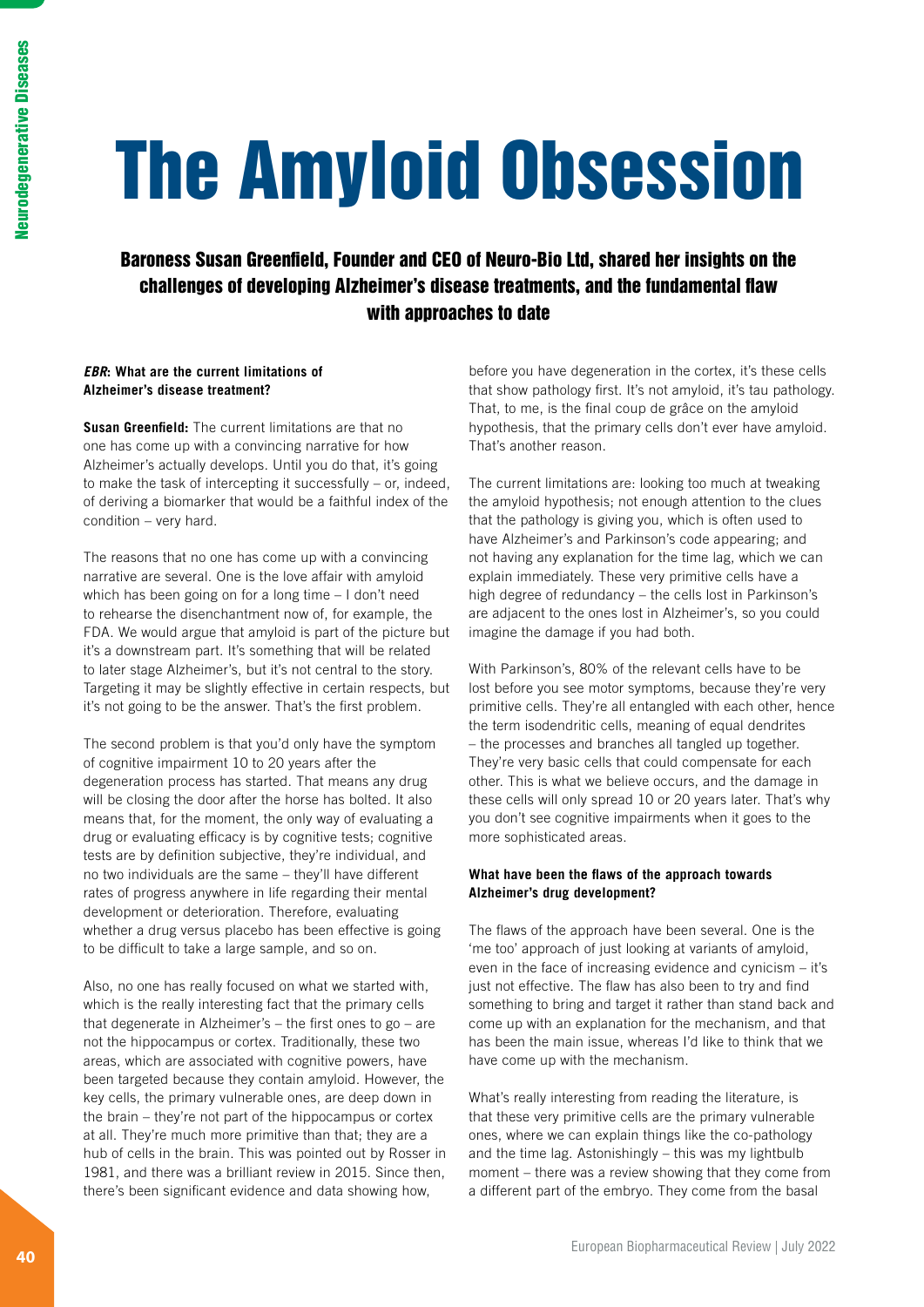

plate, not the alar plate. So even at four weeks' gestation, they're different. The lady who wrote this review is called Nancy Wolf. I know her very well, and when I found out I immediately said, "don't you realise the soul roots that you're showing come from a different part of the embryo and are the very ones that are lost in Alzheimer's and Parkinson's?" It was astonishing. She wasn't a clinician, so she hadn't actually put this in her review, but it was a lightbulb moment that the cells are the same.

Now, what was exciting about the different features they have from other brain cells – and it sounds like a good thing – is that actually they have retained their sensitivity to growth factors. They've retained the ability to grow again, unlike mature cells in the rest of the brain. That might sound like a great thing, but the problem is that a growth factor, if it lets

in too much calcium (which is always the final trigger), can actually go from being trophic to killing. There's a spectrum from trophic to toxic – it's a bit like Jekyll and Hyde. It depends on the context; if you have too much, it'll result in death, not growth. But Eimerl and Schramm showed age could make a difference in 1994. Whilst a young embryo cell will mobilise calcium for growth, a mature one won't do that, and the calcium instead will disrupt the electron transport chain, cause leakage of free radicals, and then kill the cell. So, we came up with this theory that neurodegeneration is an inappropriate form of development. You can imagine if most cells in the brain are damaged for whatever reason, you'll get recovery of partial function, but if this hub of cells is damaged, unlike all the other cells they will try and grow again, and they will do so by mobilising their ability to grow by their developmental mechanism. That's the very